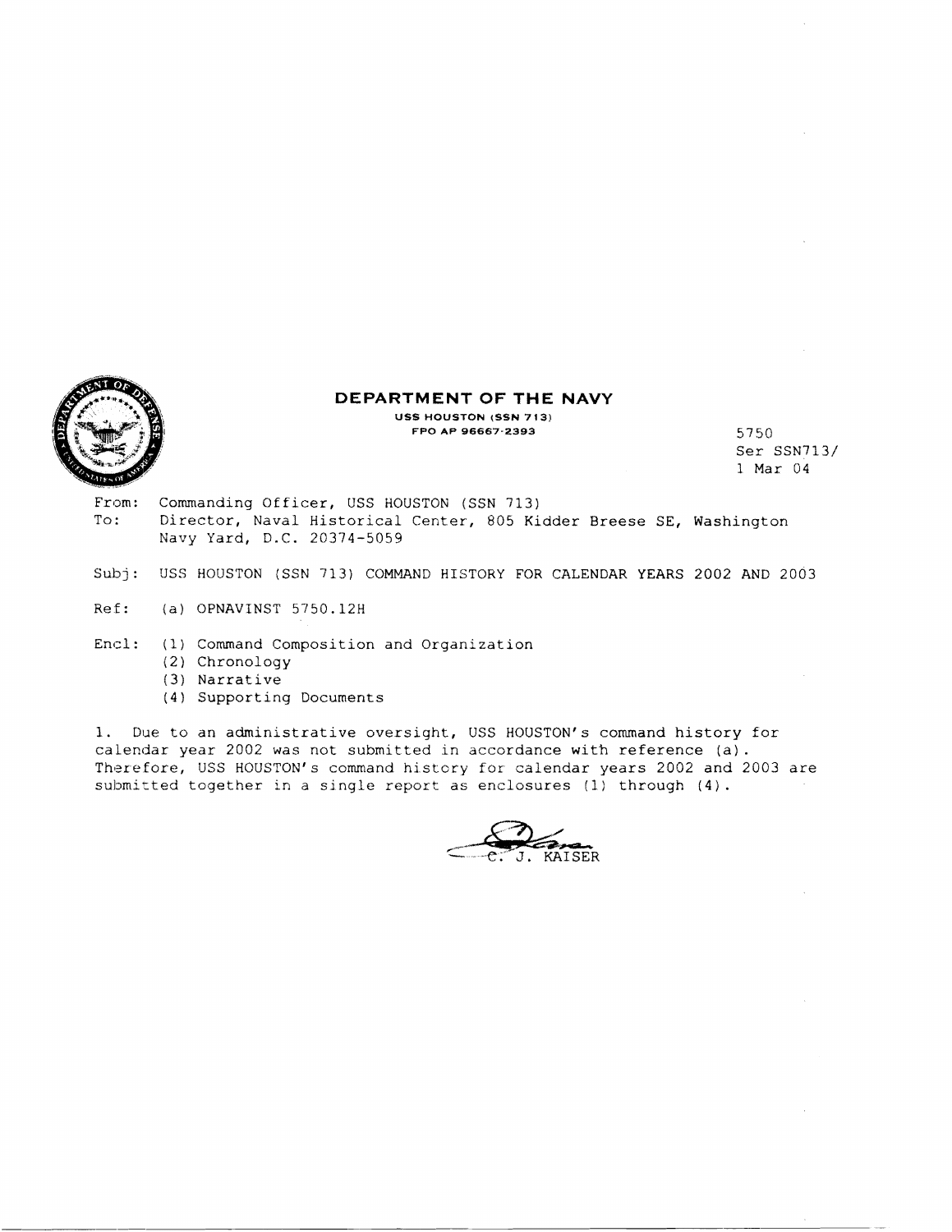## **COMMAND COMPOSITION AND ORGANIZATION**

# 1. Command Short Title: USS HOUSTON (SSN 713)

# 2. Unit Identification Code (UIC) : 20994

3. Mission: USS HOUSTON (SSN 713) is a Los Angeles Class nuclear powered fast attack submarine that was designed for covert, independent operations or as a high speed escort for carrier task forces. HOUSTON supports national military objectives with the ability to carry the fight to the enemy at sea or on land with torpedoes and cruise missiles. Because of her stealth, HOUSTON is the ideal platform for such missions as Undersea Warfare, Surface Warfare, Mine Warfare, Special Forces Operations, Intelligence Gathering, and Search and Rescue.

4. Organizational Structure: While undergoing an Engineered Refueling Overhaul (ERO') , HOUSTON is temporarily attached to Commander, Submarine Group Nine in Bangor, Washington. Following completion of ERO and follow-on modernization period, HOUSTON will be assigned to Commander Submarine Squadron, Fifteen in Guam. This reassignment is scheduled to occur in January 2005.

5. **Name of Commander**: Commander Christopher J. Kaiser.

6. **Permanent Duty Station:** HOUSTON is currently stationed at Puget Sound Naval Shipyard in Bremerton, Washington. HOUSTON is scheduled to change homeports to Guam in January 2005.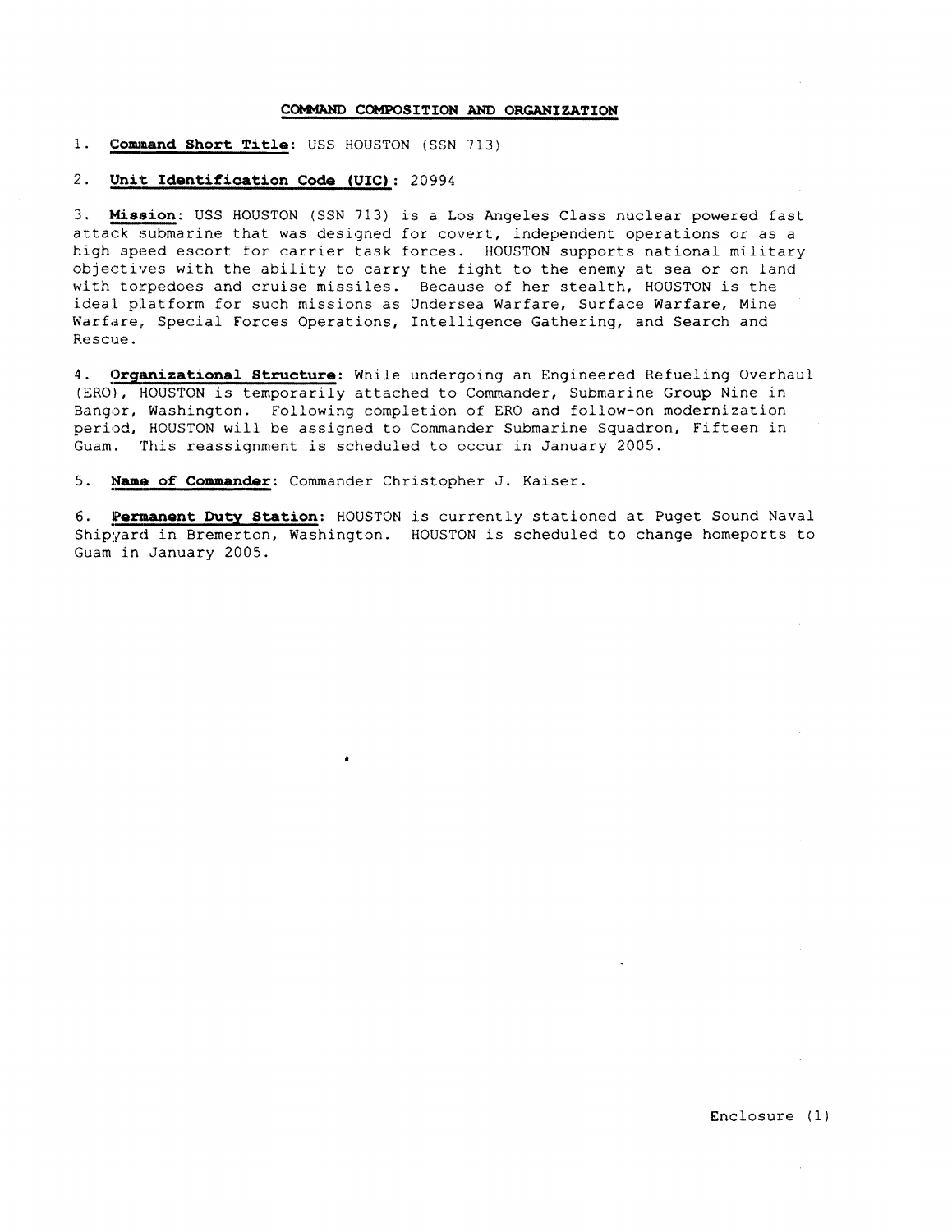| 2002              |                                                                                                                                                      |
|-------------------|------------------------------------------------------------------------------------------------------------------------------------------------------|
| $1 Jan - 31 Dec$  | Inport Bremerton, Washington, at Puget Sound Naval<br>Shipyard, on the blocks in Drydock Number One, conducting an<br>Engineered Refueling Overhaul. |
| $1 - 6$ Jan       | Holiday stand down period.                                                                                                                           |
| 7 Jan             | Commenced the nuclear reactor refueling process.                                                                                                     |
| $20$ May          | Change of Command.                                                                                                                                   |
| $20$ Jun          | Completed removal of the old reactor core.                                                                                                           |
| 6 Dec             | Restored all major AC electrical switchboards.                                                                                                       |
| $20$ Dec          | Completed installation of the new reactor core.                                                                                                      |
| $21 - 31$ Dec     | Holiday stand down period.                                                                                                                           |
| 2003              |                                                                                                                                                      |
| $1 Jan - 31 Dec$  | Inport Bremerton, Washington, at Puget Sound Naval<br>Shipyard, conducting an Engineered Refueling Overhaul.                                         |
| $1 - 5$ Jan       | Holiday stand down period.                                                                                                                           |
| 10 Jan            | Completed the nuclear reactor refueling process.                                                                                                     |
| $29$ Apr          | Energized the new reactor instrumentation and control<br>suite.                                                                                      |
| 30 May            | Completed alignments to all reactor plant detectors.                                                                                                 |
| 8 Aug             | Completed all electrical switchgear testing.                                                                                                         |
| $20$ Aug          | Commenced reactor plant Cold Ops; reactor plant fill &<br>vent, reactor coolant pump testing, and primary hydrostatic<br>testing.                    |
| 9 Oct             | Undocked from Drydock Number One and shifted berths to Pier<br>Six at Puget Sound Naval Shipyard.                                                    |
| 3 Nov             | Completed reactor plant Cold Ops.                                                                                                                    |
| 19 <sub>Dec</sub> | "Readiness to Steam" called.                                                                                                                         |

**<sup>22</sup>**- **<sup>31</sup>Dec**  Holiday stand down period.

Enclosure (2)

 $\mathcal{L}^{\text{max}}_{\text{max}}$ 

 $\sim 10^6$